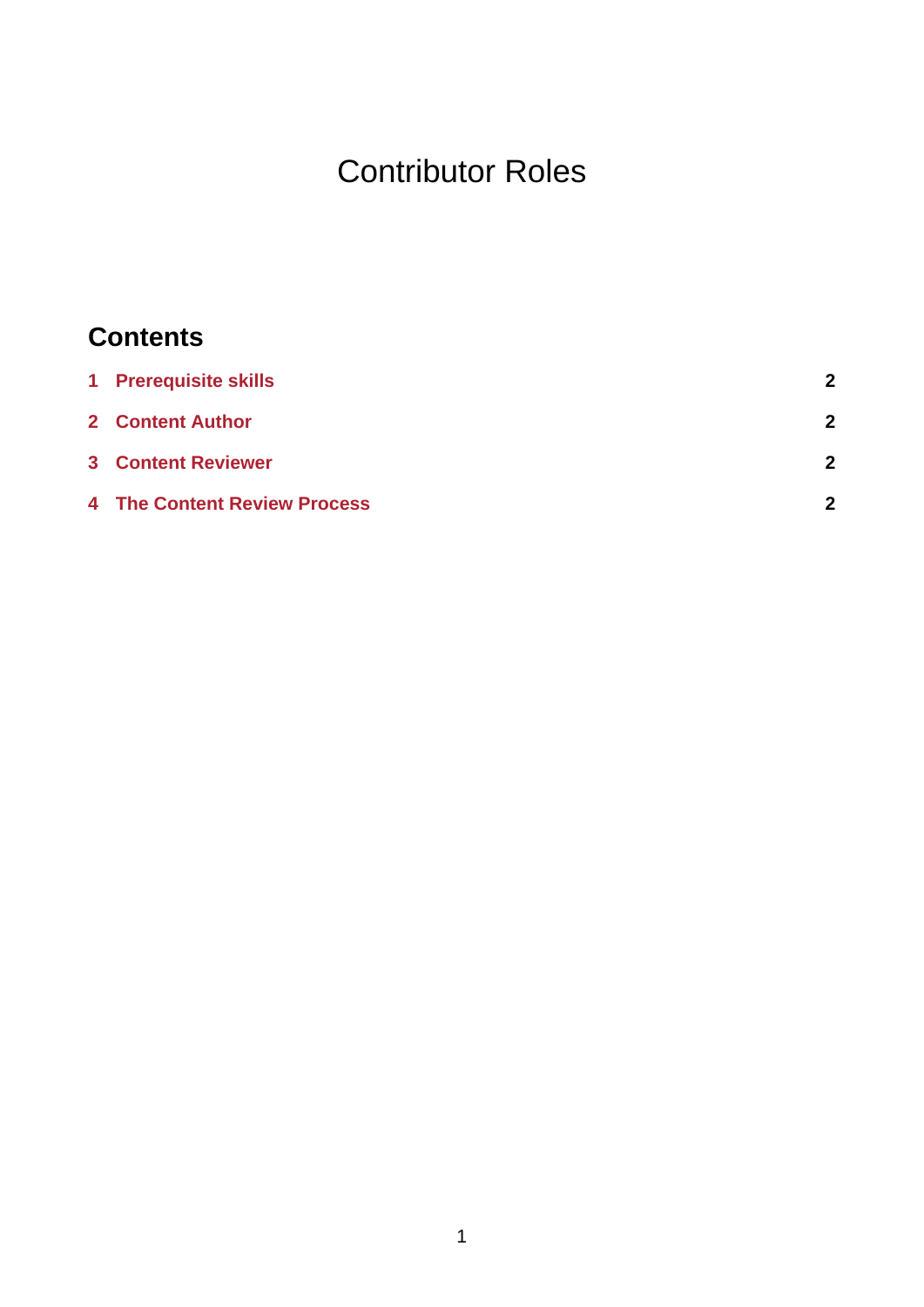There are multiple ways community members can contribute to the OpenIndiana Documentation revitalization effort. These contributions fall into several different roles. Each role requires a different skill level.

#### <span id="page-1-0"></span>**1 Prerequisite skills**

Basic familiarity with:

- Text editors
- The Markdown text markup syntax
- GIT distributed version control
- The MkDocs documentation framework

Pages are written in Markdown text markup. The skill level required to work with these pages is minimal. If you can use a text editor, you can write docs with Markdown.

### <span id="page-1-1"></span>**2 Content Author**

The easiest way to help the docs revitalization effort is by authoring content. The content author would (as the title suggests) write content to be hosted on the OpenIndiana Docs website. Content can include just about anything, news posts, tutorials, Howto's, or larger efforts such as the handbook or updating the OSOL books.

#### **NOTE:**

The nice thing about helping the project as a content author is the level of commitment is entirely up to you the individual. In other words, there is no requirement to get involved in anything major. In fact, it would be better to start small and only later consider taking on something larger.

Helpful skills include a willingness to write and work as a team with content reviewers.

### **3 Content Reviewer**

The content reviewer wears multiple hats and effectively performs the roles of:

- Editorial reviewer
- Configuration manager
- Release manager
- Doc team leader/trainer.

This person (or persons) would review pull request and provide editorial feedback to the content authors. Helpful skills include diplomacy, good organizational abilities, as well as a knack for performing editorial reviews.

#### **4 The Content Review Process**

Upon receipt of a pull request, the content reviewer performs the following steps: